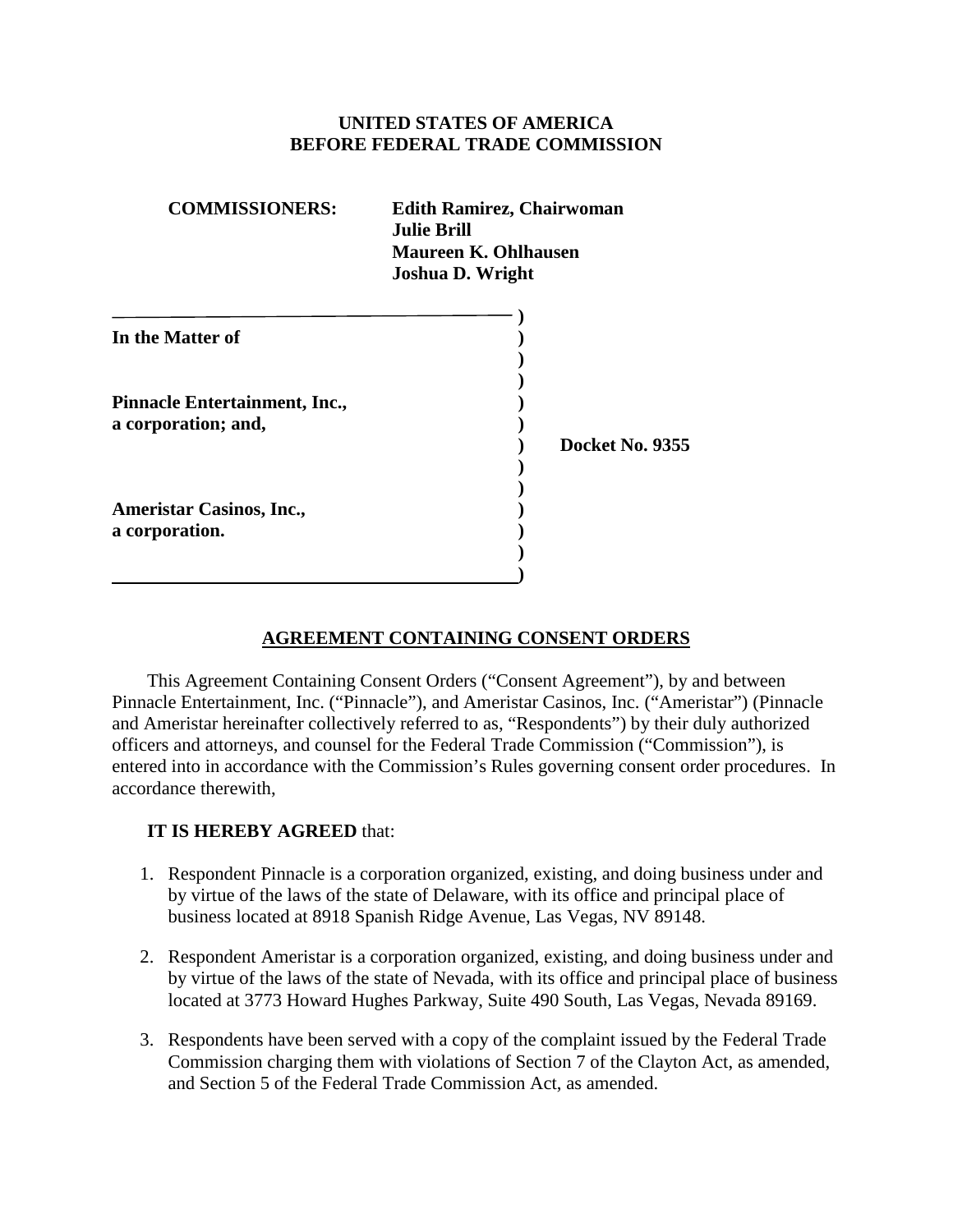- 4. Respondents admit all the jurisdictional facts set forth in the Complaint.
- 5. Respondents waive:
	- a. Any further procedural steps;
	- b. The requirement that the Commission's Decision and Order and Order to Hold Separate and Maintain Assets, both attached hereto and made a part hereof, contain statements of findings of fact and conclusions of law;
	- c. All rights to seek judicial review or otherwise to challenge or contest the validity of the Decision and Order and Order to Hold Separate and Maintain Assets entered pursuant to this Consent Agreement; and
	- d. Any claim under the Equal Access to Justice Act.
- 6. Because there may be interim competitive harm, the Commission may issue and serve its Order to Hold Separate and Maintain Assets in this matter at any time after it accepts this Consent Agreement for public comment.
- 7. Not later than thirty (30) days after this Consent Agreement is signed by the Respondents, the Respondents shall submit initial compliance reports, pursuant to Section 2.33 of the Commission Rules, 16 C.F.R. § 2.33, and thereafter, shall submit compliance reports every thirty (30) days until the Order to Hold Separate and Maintain Assets becomes final, at which time the reporting obligations contained in the Order to Hold Separate and Maintain Assets (other than the requirement to submit an initial report pursuant to this Consent Agreement) shall control. Each compliance report shall set forth in detail the manner in which the Respondents have complied, are complying, and will comply with the Consent Agreement, the Order to Hold Separate and Maintain Assets, and the Decision and Order. The Respondents shall provide sufficient information and documentation to enable the Commission to determine independently that the Respondents are in compliance with the Consent Agreement and each of the Orders.
- 8. Each compliance report shall be either verified by a notarized signature or self-verified in a manner set forth in 28 U.S.C. § 1746. Section 2.41(a) of the Commission's Rules of Practice requires that an original and two copies of all compliance reports be filed with the Commission. The Respondents shall file an original report and one copy with the Secretary of the Commission, and shall send at least one copy directly to the Bureau of Competition's Compliance Division.
- 9. This Consent Agreement, and any compliance reports filed pursuant to this Consent Agreement, shall not become part of the public record of the proceeding unless and until the Consent Agreement is accepted by the Commission. If this Consent Agreement is accepted by the Commission, it will be placed on the public record for a period of thirty (30) days and information in respect thereto publicly released. The Commission thereafter may either withdraw its acceptance of this Consent Agreement and so notify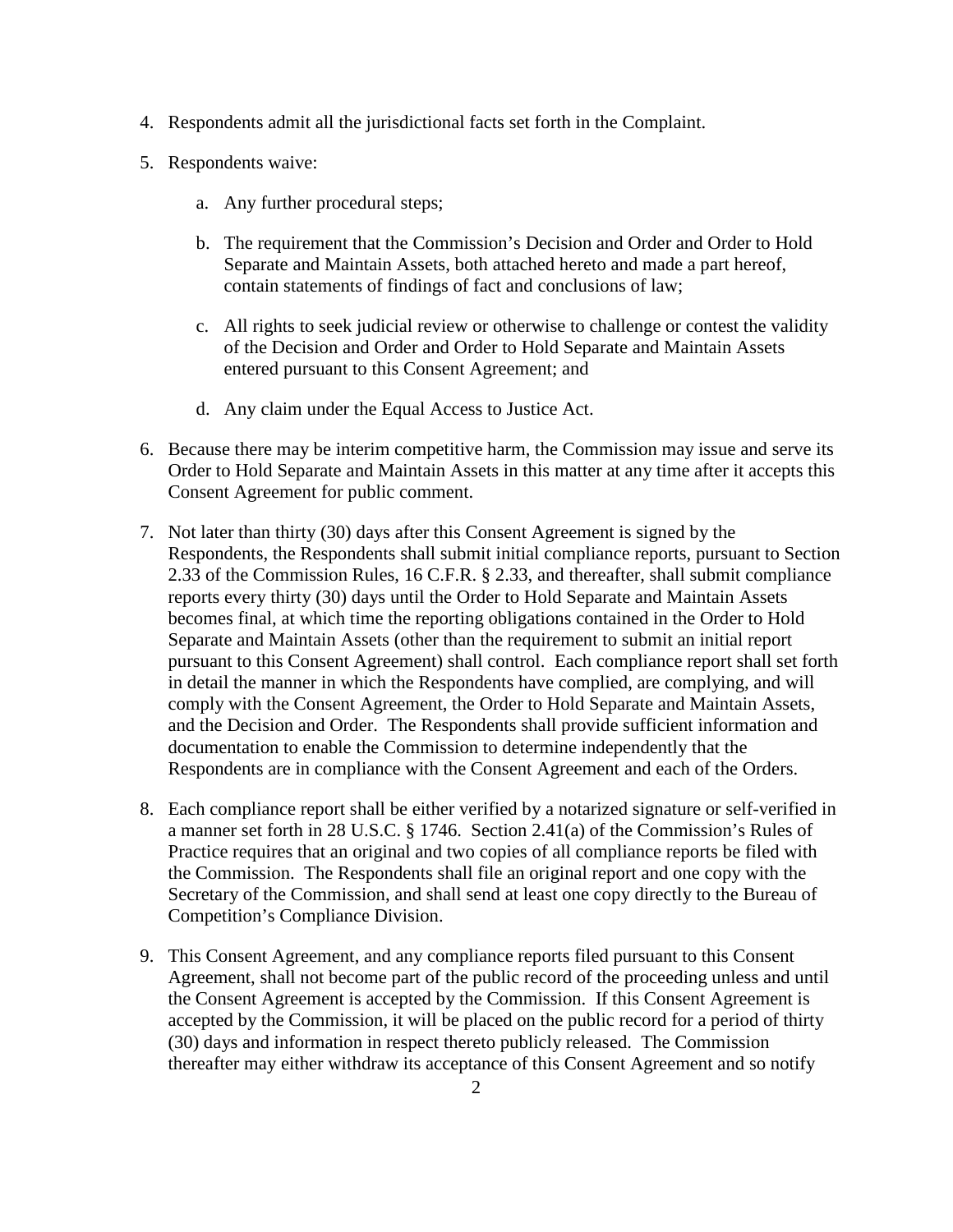each Respondent, in which event the Commission will take such action as it may consider appropriate, or issue and serve its Decision and Order, in disposition of the proceeding.

- 10. This Consent Agreement is for settlement purposes only and does not constitute an admission by Respondents that the law has been violated as alleged in the Complaint, or that the facts as alleged in the Complaint, other than jurisdictional facts, are true.
- 11. This Consent Agreement contemplates that, if it is accepted by the Commission, the Commission may (a) issue and serve its Order to Hold Separate and Maintain Assets; and (b) make information public with respect thereto. If such acceptance is not subsequently withdrawn by the Commission pursuant to the provisions of Commission Rule 2.34, 16 C.F.R. § 2.34, the Commission may, without further notice to Respondents, issue the attached Decision and Order containing an order to divest and providing for other relief in the disposition of the proceeding.
- 12. When final, the Decision and Order and Order to Hold Separate and Maintain Assets shall have the same force and effect and may be altered, modified, or set aside in the same manner and within the same time as provided by statute for other orders. The Decision and Order and Order to Hold Separate and Maintain Assets shall become final upon service. Delivery of the Decision and Order and the Order to Hold Separate and Maintain Assets to a Respondent by any means provided in Commission Rule 4.4(a), 16 C.F.R. § 4.4(a), including, without limitation, delivery to an office within the United States of the counsel for a Respondent identified on this Consent Agreement, shall constitute service. Respondents waive any rights they may have to any other manner of service. Respondents also waive any right they may otherwise have to service of any Appendices attached or incorporated by reference into the Decision and Order or Order to Hold Separate and Maintain Assets, if Respondents are already in possession of copies of such Appendices, and agree that each is bound to comply with and will comply with the Decision and Order and the Order to Hold Separate and Maintain Assets to the same extent as if it had been served with copies of such Appendices.
- 13. The Complaint may be used in construing the terms of the Decision and Order and the Order to Hold Separate and Maintain Assets, and no agreement, understanding, representation, or interpretation not contained in the Decision and Order, the Order to Hold Separate and Maintain Assets, or the Consent Agreement may be used to vary or contradict the terms of the Decision and Order or the Order to Hold Separate and Maintain Assets.
- 14. By signing this Consent Agreement, Respondents represent and warrant that they can fulfill all the terms of the Order to Hold Separate and Maintain Assets and accomplish the full relief contemplated by the attached Decision and Order (including effectuating the required divestitures, as well as any necessary assignments or transfers) and that all parents, subsidiaries, affiliates, and successors necessary to effectuate the full relief contemplated by this Consent Agreement are parties to this Consent Agreement or within the control of parties to this Consent Agreement.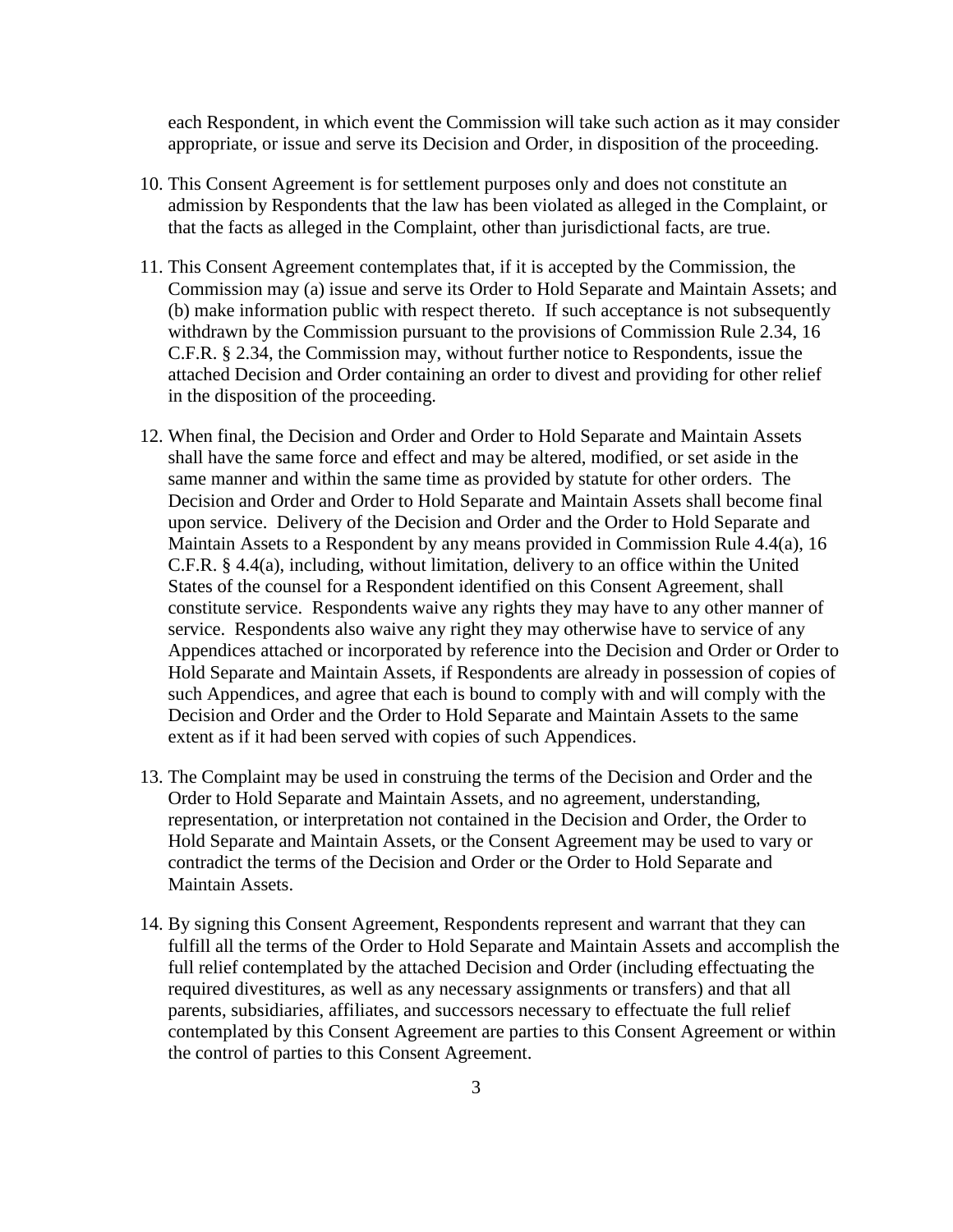- 15. Respondents agree that they shall interpret the Divestiture Agreement, as that term is used in the Decision and Order, in a manner that is fully consistent with all of the relevant provisions and remedial purposes of the Order to Hold Separate and Maintain Assets and the Decision and Order.
- 16. Respondents have read the Complaint, the Decision and Order, and the Order to Hold Separate and Maintain Assets. Respondents understand that once the Decision and Order and Order to Hold Separate and Maintain Assets have been issued, the Respondents will be required to file one or more compliance reports showing that the Respondents have fully complied with the Decision and Order and the Order to Hold Separate and Maintain Assets.
- 17. Each Respondent agrees to comply with the applicable terms of the proposed Decision and Order and Order to Hold Separate and Maintain Assets from the date such Respondent signs this Consent Agreement. Respondents further understand that each may be liable for civil penalties in the amount provided by law for each violation of the Decision and Order and of the Order to Hold Separate and Maintain Assets after such Orders become final.

**\_\_\_\_\_\_\_\_\_\_\_\_\_\_\_\_\_\_\_\_\_\_\_\_\_\_ \_\_\_\_\_\_\_\_\_\_\_\_\_\_\_\_\_\_\_\_\_\_\_\_**

### **PINNACLE ENTERTAINMENT, INC. FEDERAL TRADE COMMISSION**

By: Carlos Ruisanchez Jeremy Morrison President & Chief Financial Officer Attorney

Dated:

Bureau of Competition

### **AMERISTAR CASINOS, INC. Approved:**

**\_\_\_\_\_\_\_\_\_\_\_\_\_\_\_\_\_\_\_\_\_\_\_\_\_\_\_\_** \_\_\_\_\_\_\_\_\_\_\_\_\_\_\_\_\_\_\_\_\_\_\_\_\_ By: Gordon R. Kanofsky Alexis J. Gilman Chief Executive Officer & Director Deputy Assistant Director

Dated: **\_\_\_\_\_\_\_\_\_\_\_\_\_\_\_\_\_\_\_\_\_\_**

Bureau of Competition